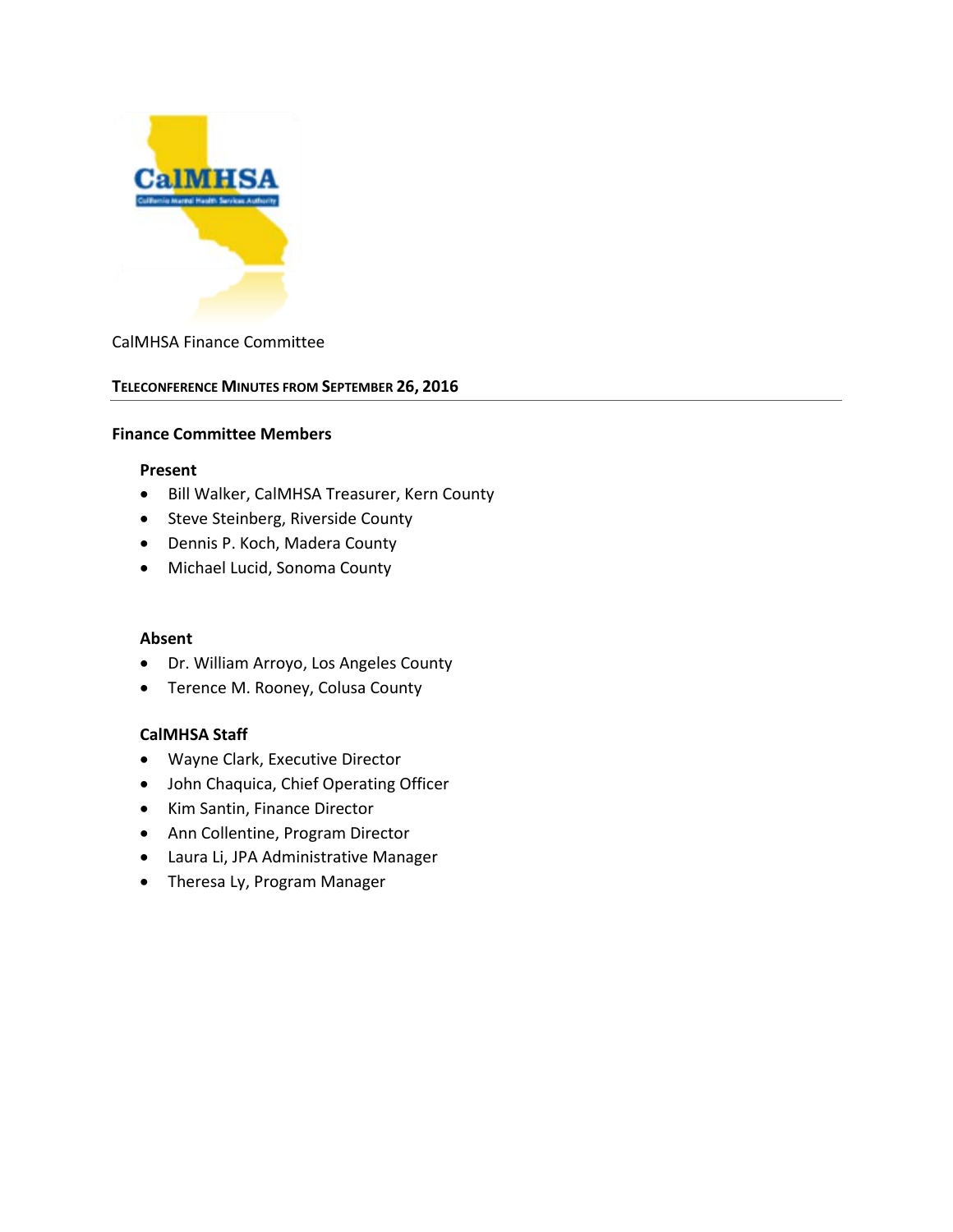# 1. **Call to Order**

The CalMHSA Finance Committee teleconference was called to order at 4:05 p.m. on September 26, 2016 by Finance Committee Chair Bill Walker, Kern County.

# 2. **Roll Call and Public Comment Instructions**

JPA Administrative Manager, Laura Li, CalMHSA, called roll and a quorum was established. All participants were asked to introduce themselves. Treasurer, Bill Walker, Kern County, proceeded to review the public comment instructions, noting that items not on the agenda would be reserved for public comment at the end of the meeting.

## 3. **Consent Calendar**

Treasurer, Bill Walker asked the committee for any changes to the following items:

## Routine Matters:

• Minutes from the August 1, 2016 Finance Committee Teleconference

# Reports/Correspondence:

• Program Payments

None were proposed.

## **Action: Approval of the consent calendar.**

# **Motion: Michael Lucid, Sonoma County Seconded: Dennis Koch, Madera County**

Public comment was heard from the following individual(s): *None*

## 4. **Cash Flow Management as of August 31, 2016**

Treasurer, Bill Walker provided a brief overview of the current cash balance and projected cash flow. Cash Balance at the end of August is \$11.2 million. Finance Director, Kim Santin provided an overview of projected cash flow and indicated revisions are not included in the projections.

## **Action: For information and discussion.**

Public comment was heard from the following individual(s): *None*

# 5. **CalMHSA Financial Statement for Quarter Ending June 30, 2016**

Finance Director, Kim Santin, CalMHSA, provided a brief update, indicating the Financial Statements are presented to the Finance Committee late. Ms. Santin referred to page 14 of the packet for a summary of receivables and accounts payable. Ms. Santin referred to page 15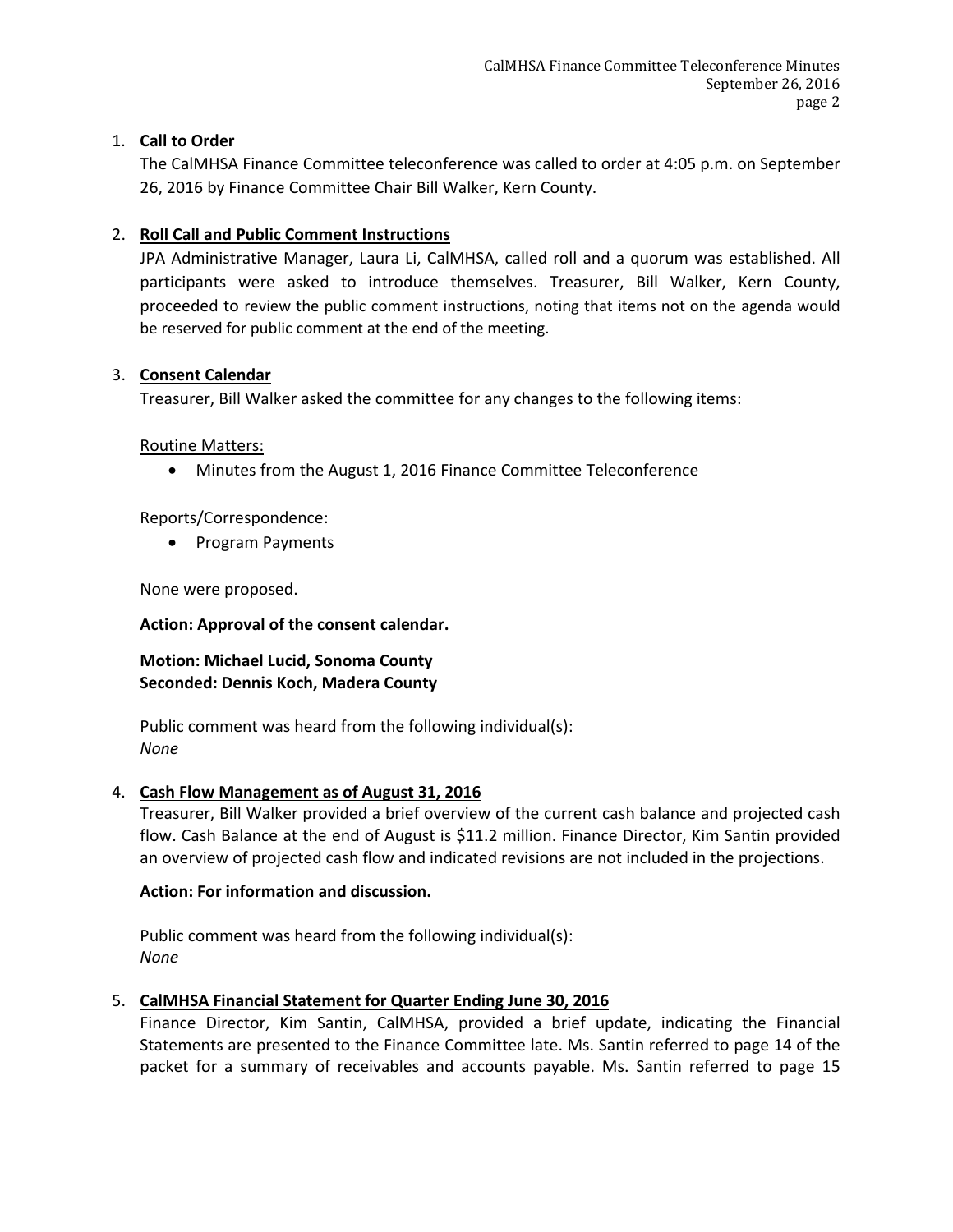reflecting total revised net assets. Additionally, Ms. Santin indicated CalMHSA has \$3.2 million in obligated funds.

**Action: Approval of the CalMHSA Financial Statements for the Quarters ending June 30, 2016 for presentation at the next scheduled Board of Directors Meeting.**

**Motion: Steve Steinberg, Riverside County Seconded: Michael Lucid, Sonoma County**

Public comment was heard from the following individual(s):

*None*

6. **CalMHSA Annual Revenue and Expenditure Report – June 30, 2017 – Proposed Revision**

Executive Director, Wayne Clark, provided an overview of the revised budget highlighting important increases and decreases in the new revised budget. County contributions, Program Management and oversight staffing were greatly decreased. A discussion ensued in order to clarify the Public/Private Partnership Development project with Lester Consulting Group. Members agreed in that a steady funding steam was needed versus growing CalMHSA at this time. Additionally, Mr. Walker proposed looking at the feasibility of counties taking funds off the top locally. This idea would require further assessments and development and could be further discussed at a later date.

**Action: Finance Committee recommends to discuss and/or recommend to the Board of Directors, a revised June 30, 2017 budget.**

**Motion: Terence Rooney, Colusa County Second: Steve Steinberg, Riverside County**

Public comment was heard from the following individual(s): *None*

## 7. **CalMHSA Executive Director Finance Report**

Executive Director, Wayne Clark, gave an overview of the following items.

- Strategic Development of 2016/2017 Revenue: Continually seeking funding.
- Drug Medi-Cal Status: Given financial concerns, conversations of ending the project will start to take place.
- Financial Modernization Pilot Program Status: A meeting will be held September 28, 2016.
- Private Sector Feasibility Study: To be discussed at the October Board Meeting.

## **Action: None, information only.**

Public comment was heard from the following individual(s):